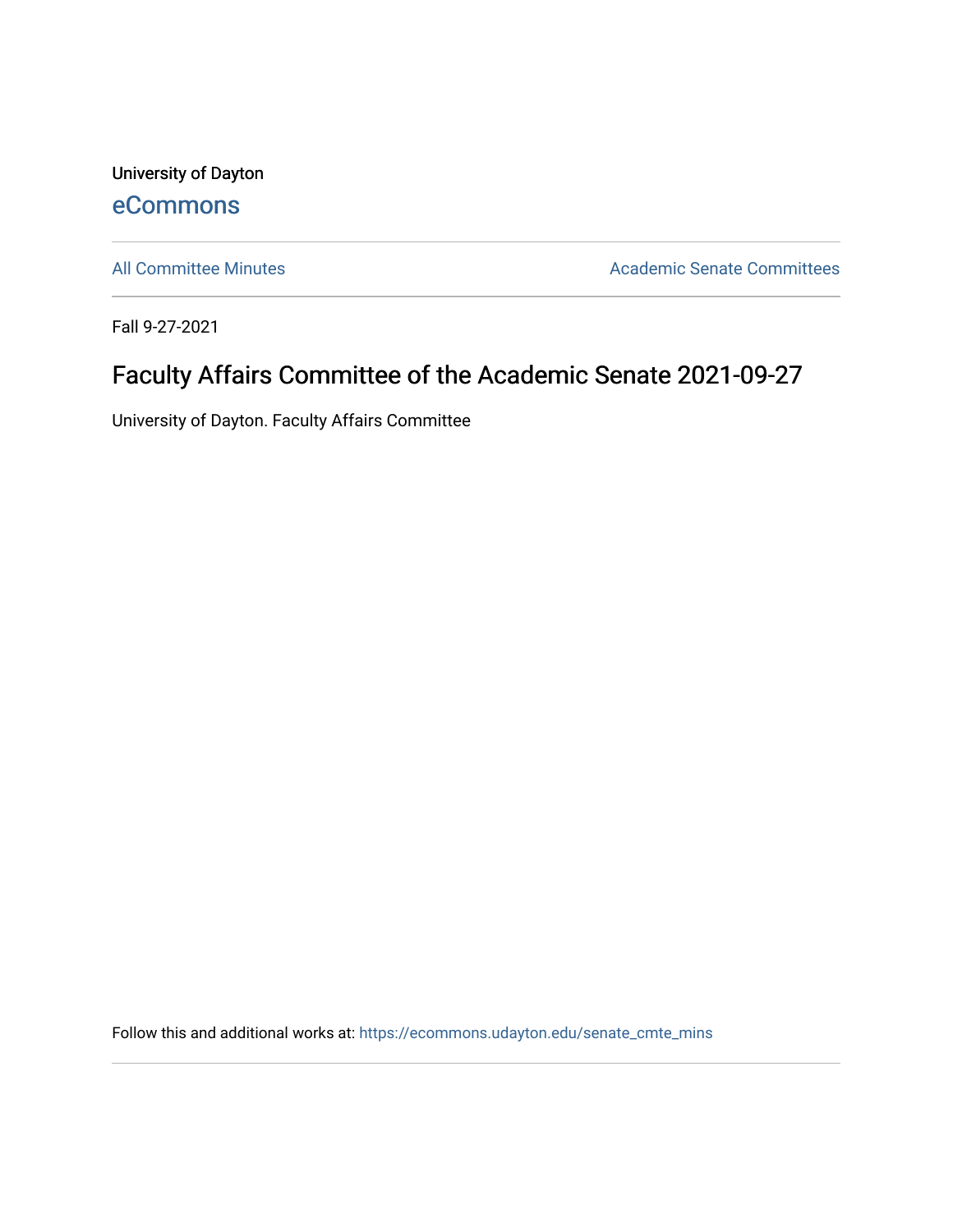## **Minutes** FAC Meeting 27 September 2021 RL 215

- 1. Attendance: Maureen Anderson, Carlos Bernal, Jon Fulkerson, Camryn Justice, Carissa Krane, Sayeh Meisami, Grant Neeley, Carolyn, Phelps, Margaret Pinnell, Andrew Sarangan, Andrea Wells, Mary Ziskin
- 2. Minutes from 20 Sept 2021 FAC meeting were approved.
- 3. Updates on the informational materials that are being prepared by the FAC in advance of the DOC 2021-05 UPTP revisions vote
	- a. Infographics team (Margie, Mary, Sayeh, Andrew) Presented an update on the revisions made to the infographic made by Julianne Morgan. FAC members requested additional edits. Margie will communicate with Julianne about the requested edits.
	- b. Unit processes for making and approving unit revisions (Grant): Grant generated a summary of Unit based processes that will be used for revising and approving Unit P&T policies if the University P&T policy revisions are passed. All FAC members are asked to review the document on the Isidore site for accuracy and report any additional edits to Grant.
	- c. FAQs (Jon): Jon updated the FAQs. Maureen will communicate with Julianne about adding hyperlinks to the highlighted areas.
	- d. Isidore site (Maureen): Julianne Morgan has populated an Isidore site with materials generated by the FAC. Several small edits were recommended. Maureen will follow up with Julianne about the edits.
	- e. Implementation: Carolyn and Grant: Elements of the implementation timeline related to "how does this affect me" as it relates to 1. Tenure and promotion for people not yet here; 2.Tenure and promotion for pre tenure people who are here now, 3. Tenured associate professors going up for full professor are finalized.
	- f. Inclusive excellence (Carissa and Mary): Suki Kwon and Tiffany Taylor Smith granted FAC permission to post the IE powerpoint slides and the Zoom video clip from the September 24, 2021 Senate meeting on the Isidore site.

## 4. Discussion

- a. Informations
	- i. Chairs Collaborative (Oct 11?---Carolyn Emailed Deb Bickford to request time at the Oct 11 meeting: Grant and Andrew
	- ii. FAC members identified below will generate an email to be sent to the Chairs in their units: Should include the infographic, information about the Isidore site, a link to the video (in preparation by Carissa), and information about the voting process
		- 1. Margie: SOE
		- 2. Libraries: Kathy